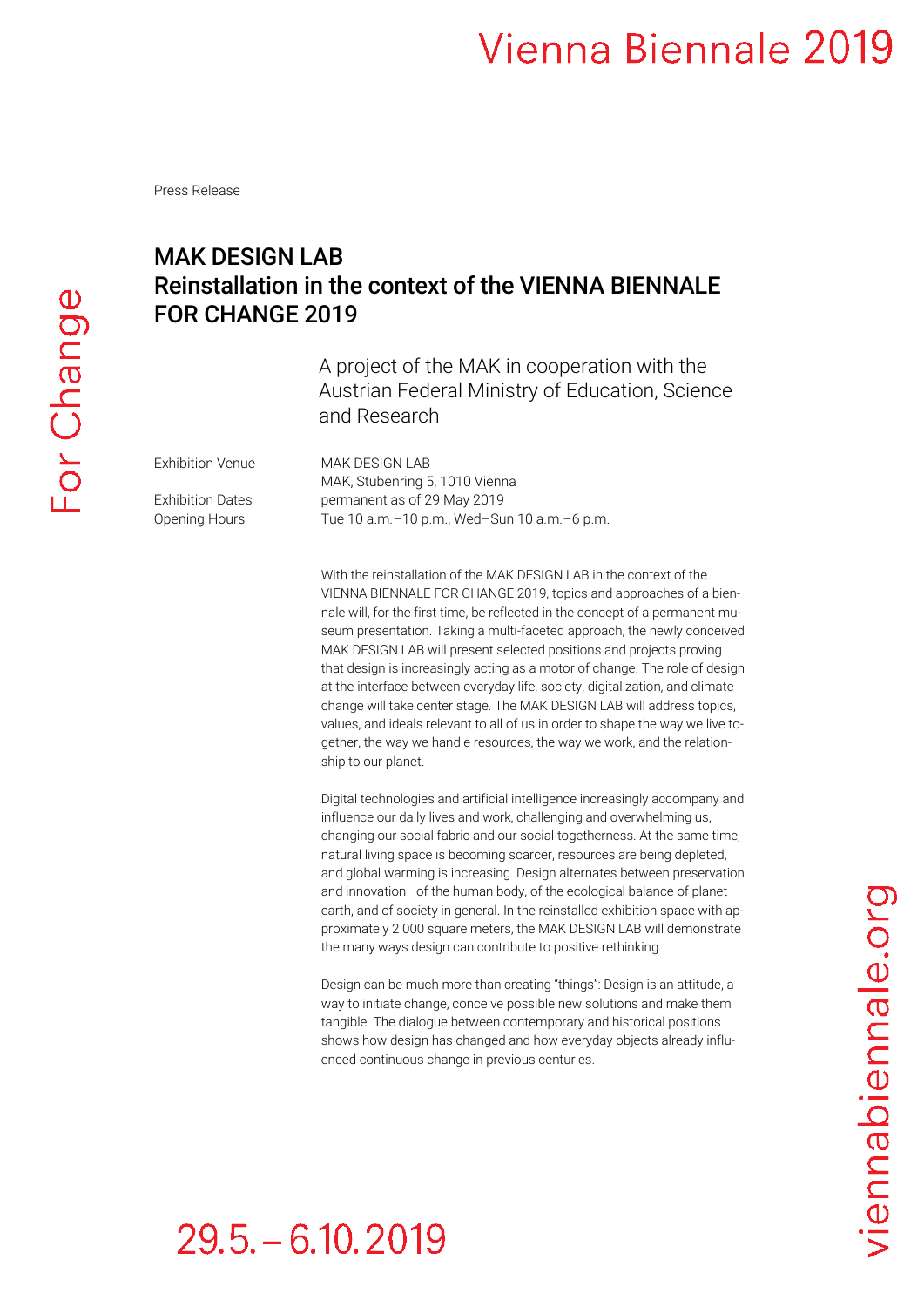Page 2

The goal of the MAK DESIGN LAB is not only to convey this content but also to inspire and motivate us to jointly shape our—increasingly digital world as a valuable and resonant living environment for all species. The possibilities available to us in the digital age change our type of relationship to the world. Digital innovation provides new, fascinating, and also frightening ways of shaping the future. In this context, the focus should not only be on feasibility but also on the values we want these potentials to be oriented towards.

These possibilities and values concern a multitude of questions defining our future: How and what do we want to produce in a post-growth society? How can we succeed in cooperating in a fair, sustainable, and meaningful way? What can a welfare economics imply for the market economy? What role will digital education play for work in the future? How will we have to change our habits and consumption patterns to restore functioning cycles? And what can a good life look like after the current overabundance?

Creativity, especially art and design, plays an important role for the sustainable transition of our production processes, ways of life, habits, and systems. The MAK DESIGN LAB will present these potentials in a total of eight rooms, structured in the twelve topic areas "Design for Change," "Shaping Our (Digital) World," "Input—Output," "Sharing Work," "After Abundance," "Nartificial—Natural Artificial," "Cabinet of Consequences," "Design Dilemma," "Role Models," "In/Visible," "Resonance," and "Global/Local." Here contemporary projects by designers, artists, architects, programmers, activists, and idealists, who consider alternatives or provide solutions, will meet historical positions from the MAK Collection.

The newly installed MAK DESIGN LAB continues to dedicate an individual room to fashion designer and artist Helmut Lang. Under the motto "Transparency," a theme fashion in the 1990s worked with intensively, 15 designs from eight collections by Helmut Lang are presented. In the MAK Helmut Lang archive, additionally, documents on shop design, advertisement campaigns, videos of fashion shows, and lookbooks, as well as material on the corporate identity of the brand from 1986 to 2004, donated in its entirety to the MAK in 2004, can be found. The museum is the only institution in the world to house material of this kind on the development of the Helmut Lang brand.

Visitors will be presented with approximately 500 objects but also with tools, scientific research, and technologies making alternative ways possible. Using imagination, creativity, playful experiments, and a holistic view, the MAK DESIGN LAB will draw attention to the consequences of our current lifestyle but also to what innovative solutions could imply for the individual. Design can also be a crafting tool to shape and optimize the hu-

# $29.5 - 6.10, 2019$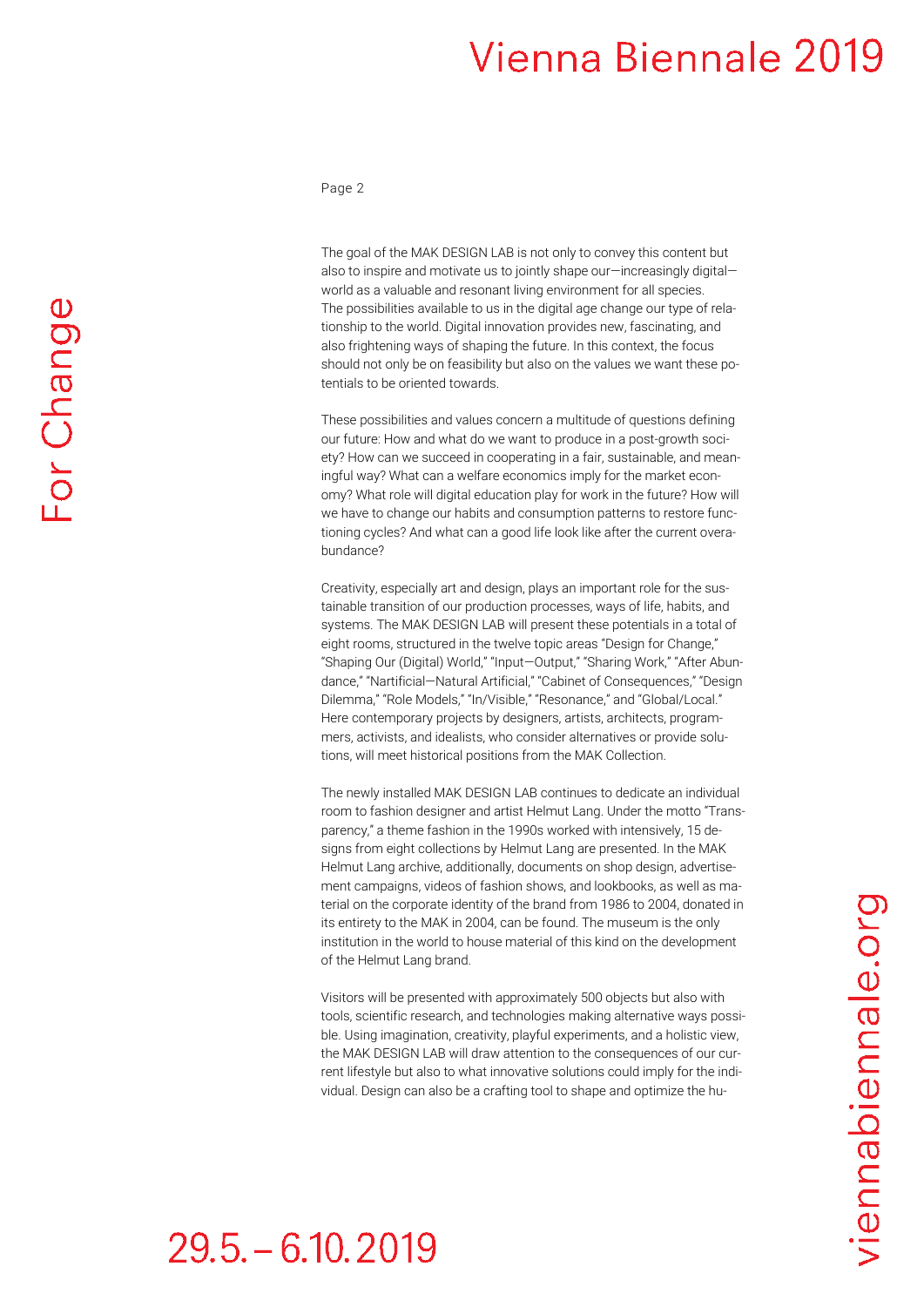Page 3

man body, as selected exhibits will show. The invisible aspects of the digital world will also be revealed, such as virtual communication, personal and biological data, or surveillance.

Visualizations, interactive points, and, last but not least, the MAK Education App (starting at the end of the year) will connect projects and objects from the MAK Collection in a way that the priority of actively shaping the future will become very distinct and a better understanding of the farreaching role of design in Digital Modernity will be generated.

The innovative method of Citizen Science, in which students, scientific experts, curators, artists, and designers are creatively involved in research, plays a central role for the concept of the MAK DESIGN LAB. Among other things, regular Citizen Science workshops with students will flow into a G8–13 (a summit of 8- to 13-year-olds) where experts from participating classes together with an architect will design the school of the future. The results will be incorporated into the new presentation and the MAK Education App that will complement the permanent exhibition from the end of the year.

### The MAK Education App:

On a digital level, the MAK Education App will be developed as a medium of the MAK DESIGN LAB especially intended for students, teachers, and educators. The completion of the MAK Education App, which will be built in a modular way and will be expandable, is planned for December 2019.

### Curators:

mischer′traxler studio (Katharina Mischer, Thomas Traxler) Janina Falkner, New Concepts for Learning, MAK Marlies Wirth, Curator, Digital Culture and MAK Design Collection in dialogue with the heads of the MAK Collection Assistance: Viktoria Heinrich, MAK Design Collection Graphic Design and Interaction Design: LWZ

Photo material on the exhibition available at MAK.at/presse and viennabiennale.org

# $29.5 - 6.10, 2019$